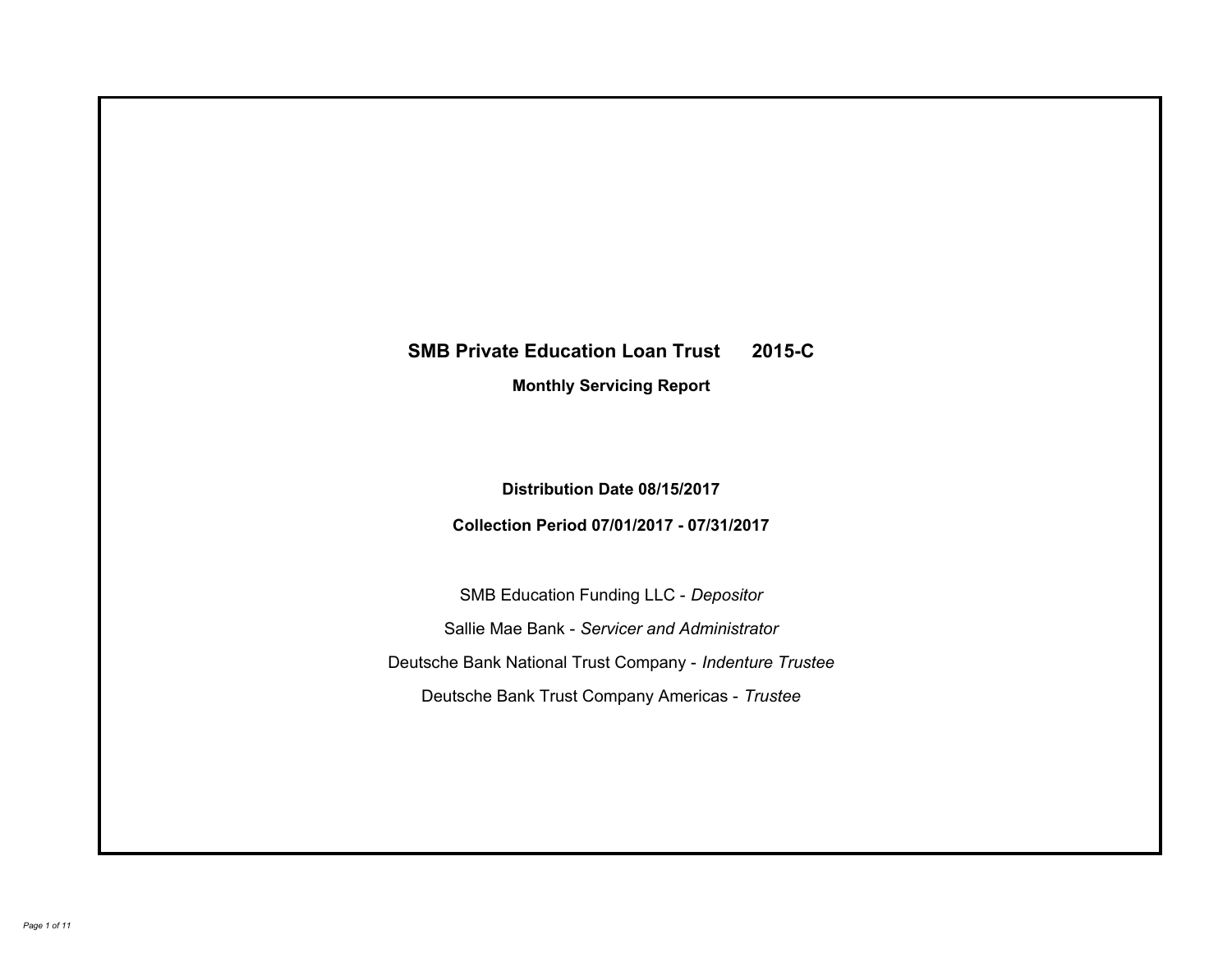| Α           | <b>Student Loan Portfolio Characteristics</b>   |                                                                                                     | <b>Settlement Date</b><br>10/27/2015 | 06/30/2017            | 07/31/2017            |
|-------------|-------------------------------------------------|-----------------------------------------------------------------------------------------------------|--------------------------------------|-----------------------|-----------------------|
|             | <b>Principal Balance</b>                        |                                                                                                     | \$693,787,197.00                     | \$578,122,656.07      | \$571,670,965.40      |
|             | Interest to be Capitalized Balance              |                                                                                                     | 55,852,621.68                        | 36,816,258.15         | 34,715,983.96         |
|             | Pool Balance                                    |                                                                                                     | \$749,639,818.68                     | \$614,938,914.22      | \$606,386,949.36      |
|             | Weighted Average Coupon (WAC)                   |                                                                                                     |                                      |                       |                       |
|             |                                                 | WAC1 (Contractual Interest Rate on the Loan)                                                        | 8.28%                                | 8.93%                 | 8.91%                 |
|             |                                                 | WAC2 (Average of Applicable Interest Rate)                                                          | 8.28%                                | 8.90%                 | 8.88%                 |
|             | WAC3 (Average of Actual Interest Rate)          |                                                                                                     | 8.22%                                | 8.83%                 | 8.81%                 |
|             | Weighted Average Remaining Term                 |                                                                                                     | 127.00                               | 120.34                | 120.20                |
|             | Number of Loans                                 |                                                                                                     | 65,154                               | 54,295                | 53,526                |
|             | Number of Borrowers<br>Pool Factor              |                                                                                                     | 45,614                               | 38,389<br>0.820312501 | 37,901<br>0.808904402 |
|             | Since Issued Total Constant Prepayment Rate (1) |                                                                                                     |                                      | 8.82%                 | 8.96%                 |
|             |                                                 |                                                                                                     |                                      |                       |                       |
| В           | <b>Debt Securities</b>                          | Cusip/Isin                                                                                          | 07/17/2017                           |                       | 08/15/2017            |
|             | A1                                              | 78448RAA4                                                                                           | \$12,270,144.00                      |                       | \$1,715,196.96        |
|             | A <sub>2</sub> A                                | 78448RAB2                                                                                           | \$207,000,000.00                     |                       | \$207,000,000.00      |
|             | A2B                                             | 78448RAC0                                                                                           | \$100,000,000.00                     |                       | \$100,000,000.00      |
|             | A <sub>3</sub>                                  | 78448RAD8                                                                                           | \$75,000,000.00                      |                       | \$75,000,000.00       |
|             | B                                               | 78448RAE6                                                                                           | \$70,000,000.00                      |                       | \$70,000,000.00       |
|             | C                                               | 78448RAF3                                                                                           | \$50,000,000.00                      |                       | \$50,000,000.00       |
|             |                                                 |                                                                                                     |                                      |                       |                       |
| $\mathsf C$ | <b>Certificates</b>                             | Cusip/Isin                                                                                          | 07/17/2017                           |                       | 08/15/2017            |
|             | Residual                                        | 78448R106                                                                                           | \$100,000.00                         |                       | \$100,000.00          |
|             |                                                 |                                                                                                     |                                      |                       |                       |
| D           | <b>Account Balances</b>                         |                                                                                                     | 07/17/2017                           |                       | 08/15/2017            |
|             | Reserve Account Balance                         |                                                                                                     | \$1,884,455.00                       |                       | \$1,884,455.00        |
|             |                                                 |                                                                                                     |                                      |                       |                       |
| E           | <b>Asset / Liability</b>                        |                                                                                                     | 07/17/2017                           |                       | 08/15/2017            |
|             | Overcollateralization Percentage                |                                                                                                     | 16.37%                               |                       | 16.93%                |
|             | Specified Overcollateralization Amount          |                                                                                                     | \$184,481,674.27                     |                       | \$181,916,084.81      |
|             | Actual Overcollateralization Amount             |                                                                                                     | \$100,668,770.22                     |                       | \$102,671,752.40      |
|             |                                                 | (1) For additional information, see 'Since Issued CPR Methodology' found on page 11 of this report. |                                      |                       |                       |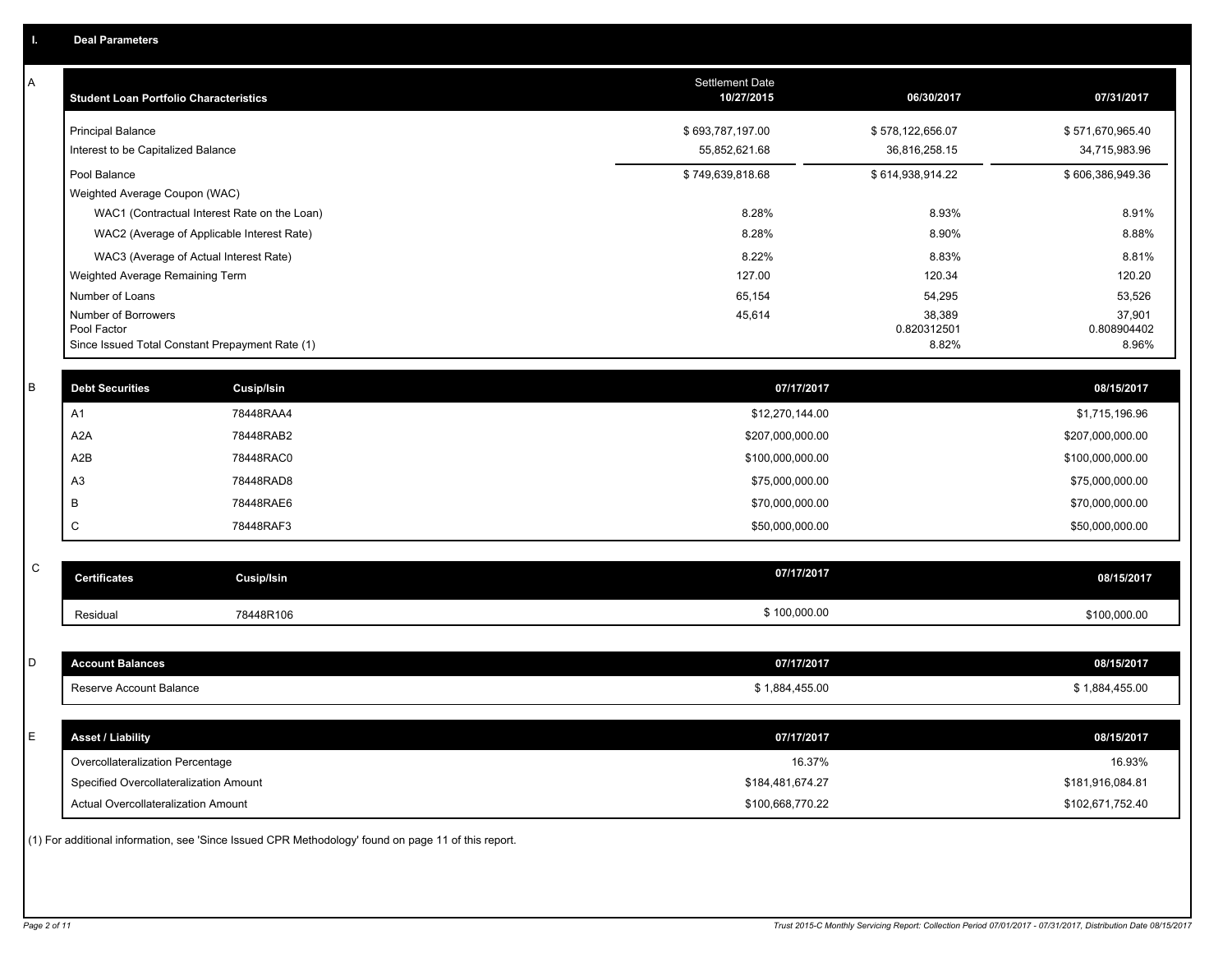## **II. 2015-C Trust Activity 07/01/2017 through 07/31/2017**

| Α  | <b>Student Loan Principal Receipts</b>                           |                 |  |
|----|------------------------------------------------------------------|-----------------|--|
|    | <b>Borrower Principal</b>                                        | 9,373,552.42    |  |
|    | <b>Consolidation Activity Principal</b>                          | 0.00            |  |
|    | Seller Principal Reimbursement                                   | 0.00            |  |
|    | Servicer Principal Reimbursement                                 | 0.00            |  |
|    | Delinquent Principal Purchases by Servicer                       | 0.00            |  |
|    | <b>Other Principal Deposits</b>                                  | 0.00            |  |
|    | <b>Total Principal Receipts</b>                                  | \$9,373,552.42  |  |
| В  | <b>Student Loan Interest Receipts</b>                            |                 |  |
|    | <b>Borrower Interest</b>                                         | 2,730,613.90    |  |
|    | <b>Consolidation Activity Interest</b>                           | 0.00            |  |
|    | Seller Interest Reimbursement                                    | 0.00            |  |
|    | Servicer Interest Reimbursement                                  | 0.00            |  |
|    | Delinquent Interest Purchases by Servicer                        | 0.00            |  |
|    | Other Interest Deposits                                          | 0.00            |  |
|    | <b>Total Interest Receipts</b>                                   | \$2,730,613.90  |  |
| C  | <b>Recoveries on Realized Losses</b>                             | \$125,870.79    |  |
| D  | <b>Investment Income</b>                                         | \$10,005.20     |  |
| E. | <b>Funds Borrowed from Next Collection Period</b>                | \$0.00          |  |
| F  | <b>Funds Repaid from Prior Collection Period</b>                 | \$0.00          |  |
| G  | Loan Sale or Purchase Proceeds                                   | \$0.00          |  |
| н  | Initial Deposits to Distribution Account                         | \$0.00          |  |
|    | <b>Excess Transferred from Other Accounts</b>                    | \$0.00          |  |
| J  | <b>Borrower Benefit Reimbursements</b>                           | \$0.00          |  |
| κ  | <b>Other Deposits</b>                                            | \$0.00          |  |
| Г  | <b>Other Fees Collected</b>                                      | \$0.00          |  |
| М  | <b>AVAILABLE FUNDS</b>                                           | \$12,240,042.31 |  |
| N  | Non-Cash Principal Activity During Collection Period             | \$2,921,861.75  |  |
| O  | Aggregate Purchased Amounts by the Depositor, Servicer or Seller | \$0.00          |  |
| P  | Aggregate Loan Substitutions                                     | \$0.00          |  |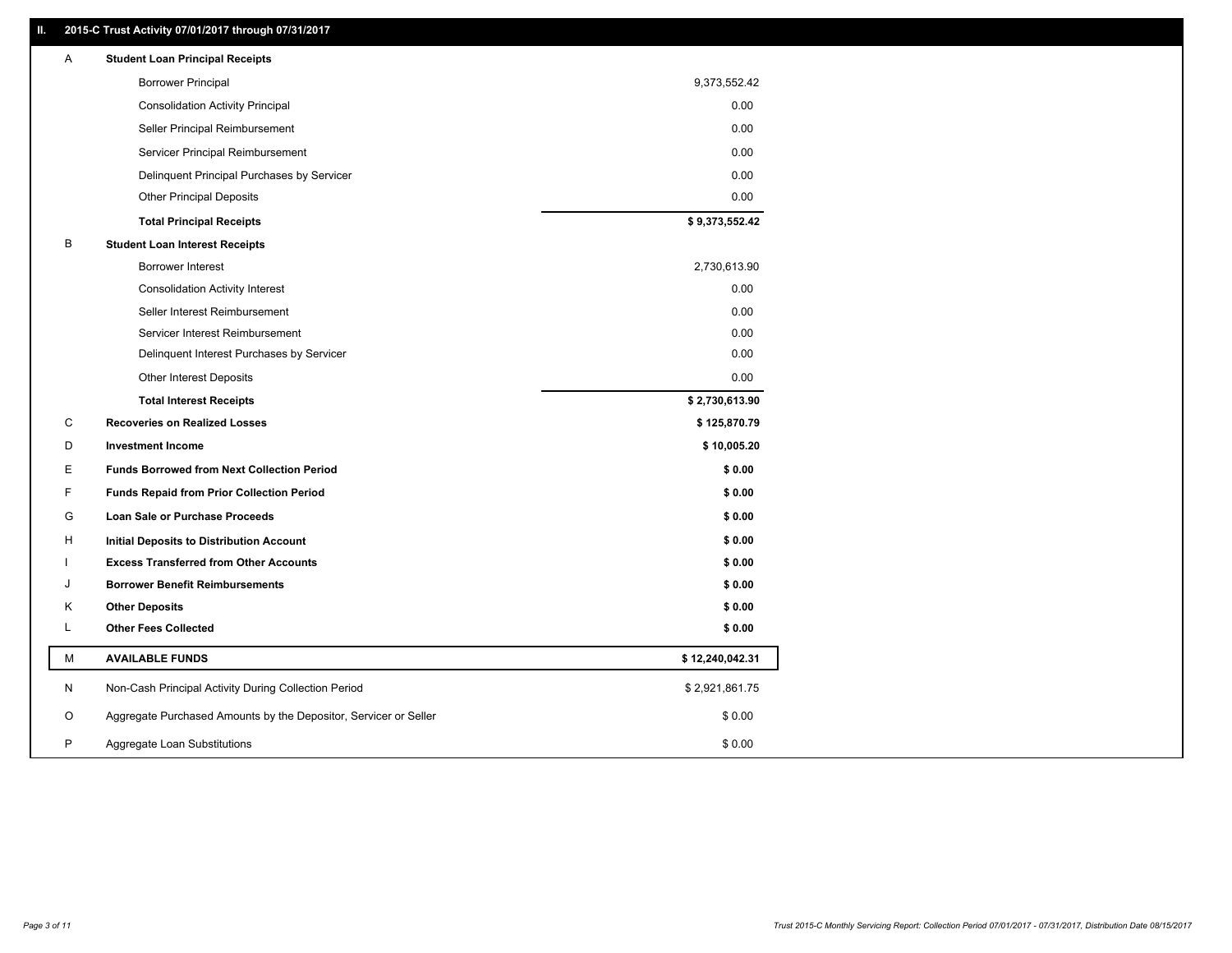|                   |                       |                          |         |                                                           | <b>Loans by Repayment Status</b> |                            |                          |         |                                                                  |                |                            |
|-------------------|-----------------------|--------------------------|---------|-----------------------------------------------------------|----------------------------------|----------------------------|--------------------------|---------|------------------------------------------------------------------|----------------|----------------------------|
|                   |                       |                          |         | 07/31/2017                                                |                                  |                            |                          |         | 06/30/2017                                                       |                |                            |
|                   |                       | <b>Wtd Avg</b><br>Coupon | # Loans | Principal and<br><b>Interest Accrued</b><br>to Capitalize | % of Principal                   | % of Loans in<br>Repay (1) | <b>Wtd Avg</b><br>Coupon | # Loans | <b>Principal and</b><br><b>Interest Accrued</b><br>to Capitalize | % of Principal | % of Loans in<br>Repay (1) |
| INTERIM:          | IN SCHOOL             | 9.74%                    | 4,095   | \$55,424,709.15                                           | 9.140%                           | $-$ %                      | 9.72%                    | 4,331   | \$58,645,720.07                                                  | 9.537%         | $-$ %                      |
|                   | GRACE                 | 9.70%                    | 2,501   | \$35,521,066.61                                           | 5.858%                           | $-$ %                      | 9.72%                    | 2,953   | \$40,485,353.72                                                  | 6.584%         | $-$ %                      |
|                   | <b>DEFERMENT</b>      | 9.56%                    | 2,482   | \$29,203,965.61                                           | 4.816%                           | $-$ %                      | 9.58%                    | 2,500   | \$29,539,104.95                                                  | 4.804%         | $-$ %                      |
| <b>REPAYMENT:</b> | <b>CURRENT</b>        | 8.56%                    | 41,628  | \$448,342,831.68                                          | 73.937%                          | 92.207%                    | 8.56%                    | 41,822  | \$449,798,557.36                                                 | 73.145%        | 92.500%                    |
|                   | 31-60 DAYS DELINQUENT | 9.36%                    | 661     | \$7,764,352.01                                            | 1.280%                           | 1.597%                     | 9.21%                    | 563     | \$6,167,533.51                                                   | 1.003%         | 1.268%                     |
|                   | 61-90 DAYS DELINQUENT | 9.10%                    | 290     | \$3,203,436.01                                            | 0.528%                           | 0.659%                     | 9.31%                    | 331     | \$4,150,532.69                                                   | 0.675%         | 0.854%                     |
|                   | > 90 DAYS DELINQUENT  | 9.54%                    | 158     | \$1,805,406.57                                            | 0.298%                           | 0.371%                     | 9.60%                    | 141     | \$1,644,494.30                                                   | 0.267%         | 0.338%                     |
|                   | <b>FORBEARANCE</b>    | 8.96%                    | 1,711   | \$25,121,181.72                                           | 4.143%                           | 5.166%                     | 8.98%                    | 1,654   | \$24,507,617.62                                                  | 3.985%         | 5.040%                     |
| <b>TOTAL</b>      |                       |                          | 53,526  | \$606,386,949.36                                          | 100.00%                          | 100.00%                    |                          | 54,295  | \$614,938,914.22                                                 | 100.00%        | 100.00%                    |

Percentages may not total 100% due to rounding \*

1 Loans classified in "Repayment" include any loan for which interim interest only, \$25 fixed payments or full principal and interest payments are due.

|                         |                                                                                                                              |                          |         |                                                                  | <b>Loans by Borrower Status</b> |                                |                          |         |                                                           |                |                                |
|-------------------------|------------------------------------------------------------------------------------------------------------------------------|--------------------------|---------|------------------------------------------------------------------|---------------------------------|--------------------------------|--------------------------|---------|-----------------------------------------------------------|----------------|--------------------------------|
|                         |                                                                                                                              |                          |         | 07/31/2017                                                       |                                 |                                |                          |         | 06/30/2017                                                |                |                                |
|                         |                                                                                                                              | <b>Wtd Avg</b><br>Coupon | # Loans | <b>Principal and</b><br><b>Interest Accrued</b><br>to Capitalize | % of Principal                  | % of Loans in<br>P&I Repay (2) | <b>Wtd Avg</b><br>Coupon | # Loans | Principal and<br><b>Interest Accrued</b><br>to Capitalize | % of Principal | % of Loans in<br>P&I Repay (2) |
| INTERIM:                | IN SCHOOL                                                                                                                    | 9.39%                    | 8,376   | \$113,725,748.54                                                 | 18.755%                         | $-$ %                          | 9.37%                    | 8,856   | \$120,761,934.17                                          | 19.638%        | $-$ %                          |
|                         | <b>GRACE</b>                                                                                                                 | 9.37%                    | 5,144   | \$75,120,339.80                                                  | 12.388%                         | $-$ %                          | 9.37%                    | 6,009   | \$84,348,943.57                                           | 13.717%        | $-$ %                          |
|                         | <b>DEFERMENT</b>                                                                                                             | 9.27%                    | 4,608   | \$53,087,015.56                                                  | 8.755%                          | $-$ %                          | 9.25%                    | 4,606   | \$53,142,505.33                                           | 8.642%         | $-$ %                          |
| P&I REPAYMENT:          | <b>CURRENT</b>                                                                                                               | 8.38%                    | 32,665  | \$327,631,609.36                                                 | 54.030%                         | 89.897%                        | 8.38%                    | 32,222  | \$321,302,600.72                                          | 52.250%        | 90.080%                        |
|                         | 31-60 DAYS DELINQUENT                                                                                                        | 9.32%                    | 597     | \$6,968,155.93                                                   | 1.149%                          | 1.912%                         | 9.19%                    | 503     | \$5,460,286.35                                            | 0.888%         | 1.531%                         |
|                         | 61-90 DAYS DELINQUENT                                                                                                        | 9.08%                    | 274     | \$3,026,732.83                                                   | 0.499%                          | 0.830%                         | 9.30%                    | 311     | \$3,830,549.97                                            | 0.623%         | 1.074%                         |
|                         | > 90 DAYS DELINQUENT                                                                                                         | 9.56%                    | 151     | \$1,706,165.62                                                   | 0.281%                          | 0.468%                         | 9.58%                    | 133     | \$1,561,140.48                                            | 0.254%         | 0.438%                         |
|                         | FORBEARANCE                                                                                                                  | 8.96%                    | 1,711   | \$25,121,181.72                                                  | 4.143%                          | 6.893%                         | 8.98%                    | 1,655   | \$24,530,953.63                                           | 3.989%         | 6.877%                         |
| <b>TOTAL</b><br>$\star$ | Percentages may not total 100% due to rounding                                                                               |                          | 53,526  | \$606,386,949.36                                                 | 100.00%                         | 100.00%                        |                          | 54,295  | \$614,938,914.22                                          | 100.00%        | 100.00%                        |
|                         | 2 Loans classified in "P&I Repayment" includes only those loans for which scheduled principal and interest payments are due. |                          |         |                                                                  |                                 |                                |                          |         |                                                           |                |                                |

WAC reflects WAC3 To conform with company standard reporting these sections now include Princial and Interest Accrued to Capitalize.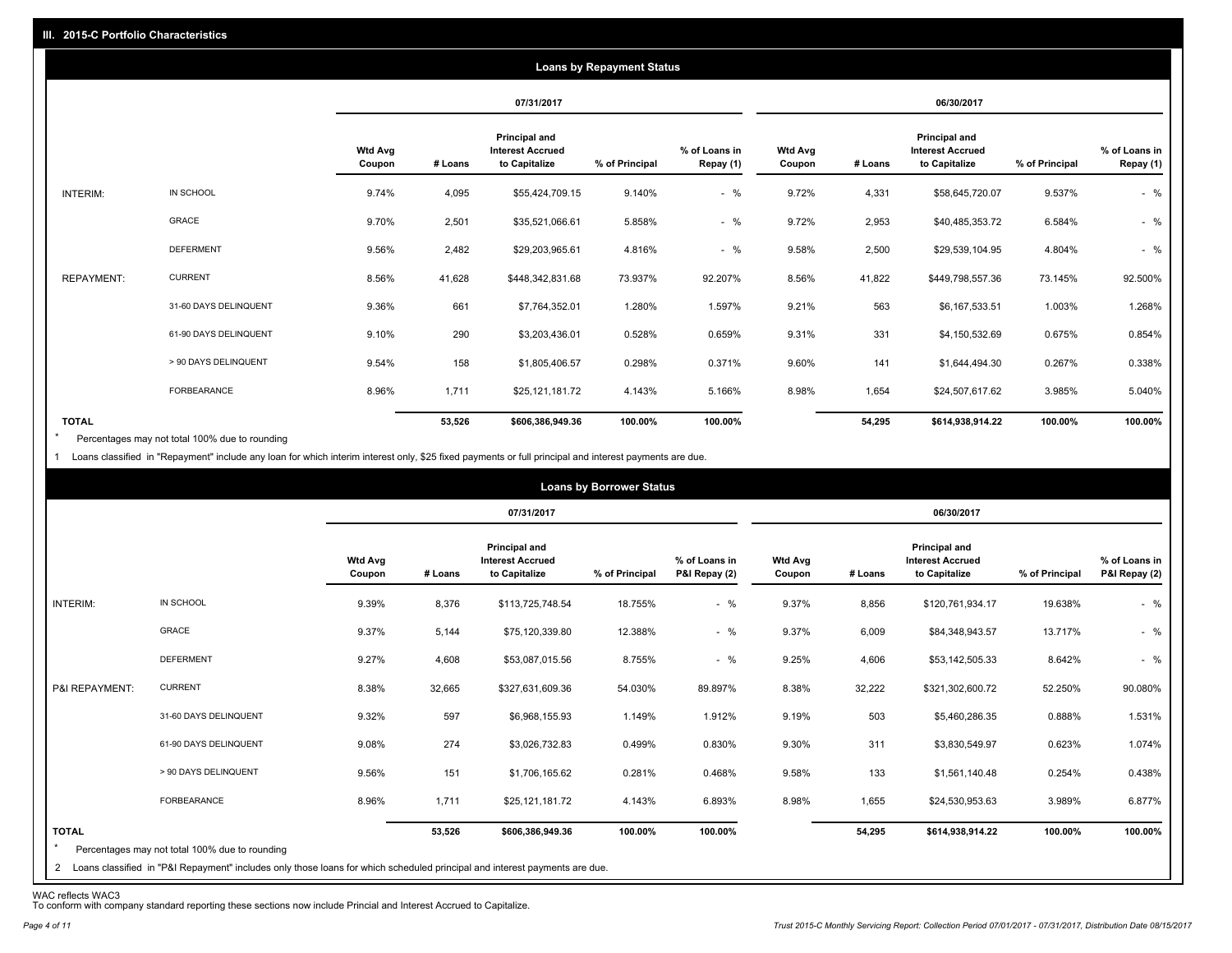|                                                                                                  | 7/31/2017        | 6/30/2017        |
|--------------------------------------------------------------------------------------------------|------------------|------------------|
| Pool Balance                                                                                     | \$606,386,949.36 | \$614,938,914.22 |
| Total # Loans                                                                                    | 53,526           | 54,295           |
| Total # Borrowers                                                                                | 37,901           | 38,389           |
| Weighted Average Coupon                                                                          | 8.88%            | 8.90%            |
| Weighted Average Remaining Term                                                                  | 120.20           | 120.34           |
| Percent of Pool - Cosigned                                                                       | 92.9%            | 92.9%            |
| Percent of Pool - Non Cosigned                                                                   | 7.1%             | 7.1%             |
| Borrower Interest Accrued for Period                                                             | \$4,272,212.80   | \$4,140,857.82   |
| <b>Outstanding Borrower Interest Accrued</b>                                                     | \$37,944,978.58  | \$39,945,889.62  |
| Gross Principal Realized Loss - Periodic                                                         | \$570,044.23     | \$369,061.67     |
| Gross Principal Realized Loss - Cumulative                                                       | \$10,829,673.97  | \$10,259,629.74  |
| Recoveries on Realized Losses - Periodic                                                         | \$125,870.79     | \$136,270.32     |
| Recoveries on Realized Losses - Cumulative                                                       | \$875,028.17     | \$749,157.38     |
| Net Losses - Periodic                                                                            | \$444,173.44     | \$232,791.35     |
| Net Losses - Cumulative                                                                          | \$9,954,645.80   | \$9,510,472.36   |
| Non-Cash Principal Activity - Capitalized Interest                                               | \$3,492,031.63   | \$2,889,331.03   |
| Since Issued Total Constant Prepayment Rate (CPR) (1)                                            | 8.96%            | 8.82%            |
| <b>Loan Substitutions</b>                                                                        | \$0.00           | \$0.00           |
| <b>Cumulative Loan Substitutions</b>                                                             | \$0.00           | \$0.00           |
| <b>Unpaid Servicing Fees</b>                                                                     | \$0.00           | \$0.00           |
| <b>Unpaid Administration Fees</b>                                                                | \$0.00           | \$0.00           |
| <b>Unpaid Carryover Servicing Fees</b>                                                           | \$0.00           | \$0.00           |
| Note Interest Shortfall                                                                          | \$0.00           | \$0.00           |
| Loans in Modification                                                                            | \$20,855,470.40  | \$19,644,729.81  |
| % of Loans in Modification as a % of Loans in Repayment (P&I)                                    | 6.15%            | 5.91%            |
|                                                                                                  |                  |                  |
| % Annualized Gross Principal Realized Loss - Periodic as a %<br>of Loans in Repayment (P&I) * 12 | 2.02%            | 1.33%            |
| % Gross Principal Realized Loss - Cumulative as a % of<br>Original Pool Balance                  | 1.44%            | 1.37%            |

(1) For additional information, see 'Since Issued CPR Methodology' found on page 11 of this report.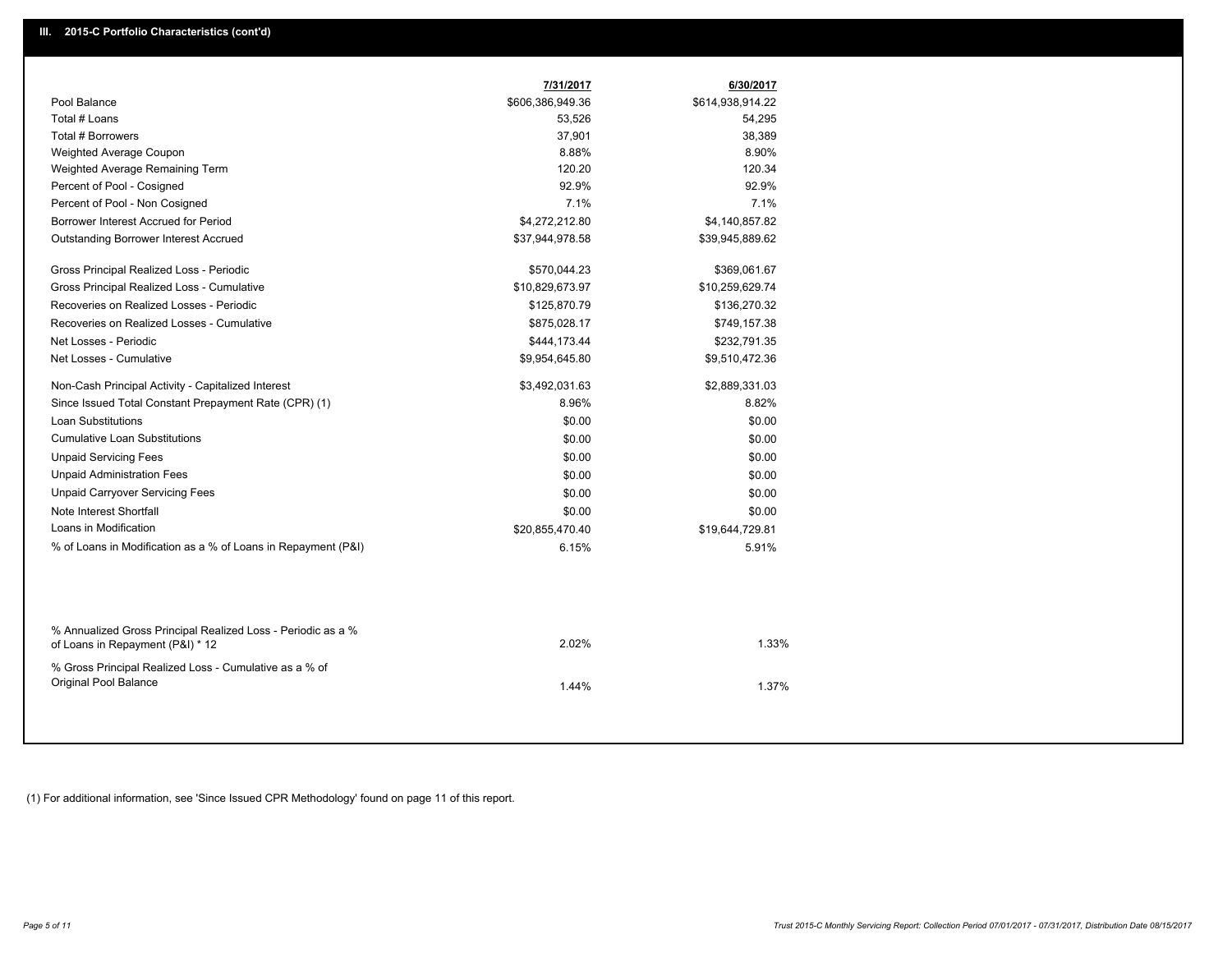#### **Loan Program**  A

|                                    | Weighted<br><b>Average Coupon</b> | # LOANS | <b>\$ AMOUNT</b> | $%$ *     |
|------------------------------------|-----------------------------------|---------|------------------|-----------|
| - Smart Option Interest-Only Loans | 7.93%                             | 12,103  | \$106,062,602.65 | 17.491%   |
| - Smart Option Fixed Pay Loans     | 8.75%                             | 14.201  | \$190,992,939.76 | 31.497%   |
| - Smart Option Deferred Loans      | 9.16%                             | 27.222  | \$309,331,406.95 | 51.012%   |
| - Other Loan Programs              | $0.00\%$                          | 0       | \$0.00           | $0.000\%$ |
| Total                              | 8.81%                             | 53,526  | \$606,386,949.36 | 100.000%  |

\* Percentages may not total 100% due to rounding

B

C

**Index Type**

|                       | Weighted<br><b>Average Coupon</b> | # LOANS | <b>\$ AMOUNT</b> | $%$ *    |
|-----------------------|-----------------------------------|---------|------------------|----------|
| - Fixed Rate Loans    | 8.63%                             | 10,413  | \$134,989,806.66 | 22.261%  |
| - LIBOR Indexed Loans | 8.86%                             | 43,113  | \$471,397,142.70 | 77.739%  |
| - Other Index Rates   | $0.00\%$                          | 0       | \$0.00           | 0.000%   |
| Total                 | 8.81%                             | 53,526  | \$606,386,949.36 | 100.000% |

\* Percentages may not total 100% due to rounding

## **Weighted Average Recent FICO**

| (2)<br>Wtd Avg Recent FICO Band | # LOANS | <b>\$ AMOUNT</b> | $\frac{9}{6}$ * |
|---------------------------------|---------|------------------|-----------------|
| $0 - 639$                       | 3,607   | \$37,188,148.11  | 6.133%          |
| 640 - 669                       | 3,113   | \$34,484,284.33  | 5.687%          |
| 670 - 699                       | 5,833   | \$65,543,008.16  | 10.809%         |
| 700 - 739                       | 11,761  | \$134,625,558.96 | 22.201%         |
| $740 +$                         | 29,205  | \$334,522,830.30 | 55.167%         |
| $N/A$ <sub>(1)</sub>            |         | \$23,119.50      | $0.004\%$       |
| <b>Total</b>                    | 53,526  | \$606,386,949.36 | 100.000%        |

WAC reflects WAC3

To conform with company standard reporting these sections now include Princial and Interest Accrued to Capitalize.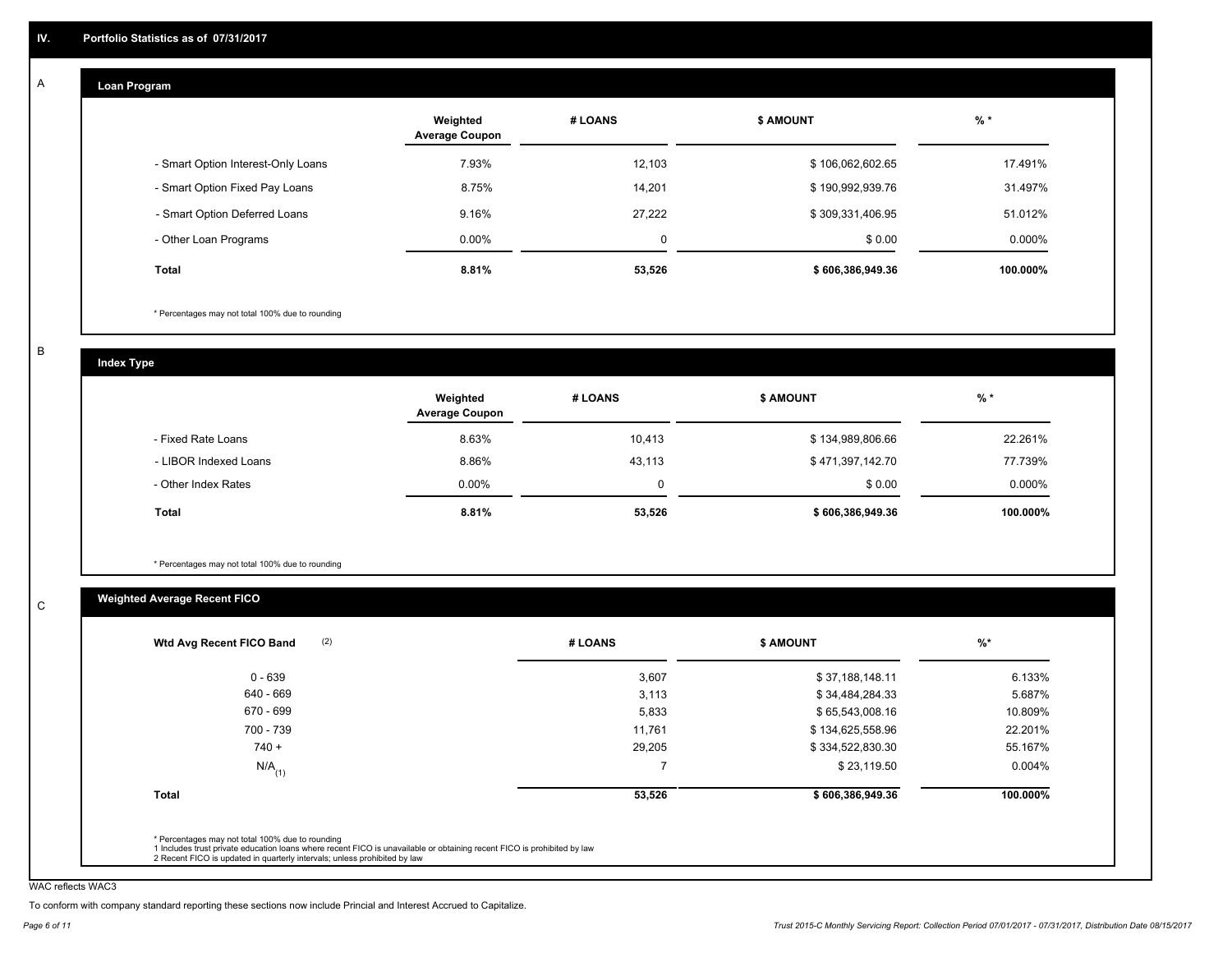| V. |      | 2015-C Reserve Account and Principal Distribution Calculations                             |                  |  |
|----|------|--------------------------------------------------------------------------------------------|------------------|--|
| А. |      | <b>Reserve Account</b>                                                                     |                  |  |
|    |      | Specified Reserve Account Balance                                                          | \$1,884,455.00   |  |
|    |      | Actual Reserve Account Balance                                                             | \$1,884,455.00   |  |
| В. |      | <b>Principal Distribution Amount</b>                                                       |                  |  |
|    | j.   | Class A Notes Outstanding                                                                  | \$394,270,144.00 |  |
|    | ii.  | Pool Balance                                                                               | \$606,386,949.36 |  |
|    | iii. | First Priority Principal Distribution Amount (i - ii)                                      | \$0.00           |  |
|    | iv.  | Class A and B Notes Outstanding                                                            | \$464,270,144.00 |  |
|    | v.   | First Priority Principal Distribution Amount                                               | \$0.00           |  |
|    | vi.  | Pool Balance                                                                               | \$606,386,949.36 |  |
|    | vii. | Specified Overcollateralization Amount                                                     | \$181,916,084.81 |  |
|    |      | Available Funds (after payment of waterfall items A through H)<br>viii.                    | \$10,554,947.04  |  |
|    | ix.  | <b>Class C Notes Outstanding</b>                                                           | \$50,000,000.00  |  |
|    | x.   | Regular Principal Distribution Amount (if (iv > 0, (iv - v) - (vi - vii), min(viii, ix))   | \$39,799,279.45  |  |
|    |      |                                                                                            |                  |  |
|    | xi.  | Pool Balance                                                                               | \$606,386,949.36 |  |
|    | xii. | 10% of Initial Pool Balance                                                                | \$74,963,981.87  |  |
|    |      | First Priority Principal Distribution Amount<br>xiii.                                      | \$0.00           |  |
|    |      | <b>Regular Principal Distribution Amount</b><br>xiv.                                       | \$39,799,279.45  |  |
|    | XV.  | Available Funds (after payment of waterfall items A through J)                             | \$0.00           |  |
|    |      | xvi. Additional Principal Distribution Amount (if(ix $\lt$ = x, min(xv, xi - xiii - xiv))) | \$0.00           |  |
|    |      |                                                                                            |                  |  |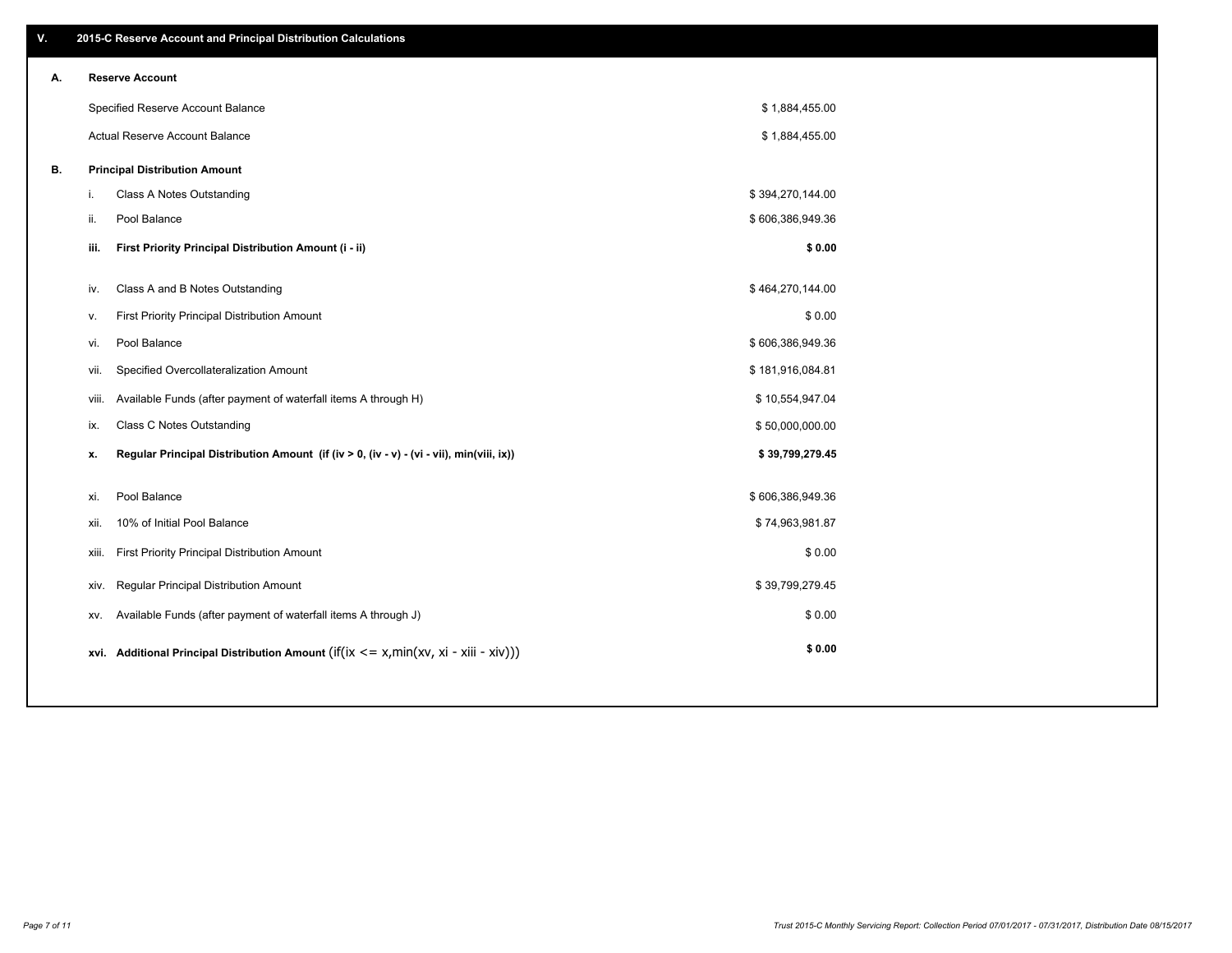|   |                                                         | Paid            | <b>Funds Balance</b> |
|---|---------------------------------------------------------|-----------------|----------------------|
|   |                                                         |                 |                      |
|   | <b>Total Available Funds</b>                            |                 | \$12,240,042.31      |
| A | <b>Trustee Fees</b>                                     | \$0.00          | \$12,240,042.31      |
| B | <b>Servicing Fees</b>                                   | \$386,350.77    | \$11,853,691.54      |
| C | i. Administration Fees                                  | \$8,333.00      | \$11,845,358.54      |
|   | ii. Unreimbursed Administrator Advances plus any Unpaid | \$0.00          | \$11,845,358.54      |
| D | Class A Noteholders Interest Distribution Amount        | \$898,744.83    | \$10,946,613.71      |
| Е | First Priority Principal Payment                        | \$0.00          | \$10,946,613.71      |
| F | Class B Noteholders Interest Distribution Amount        | \$204,166.67    | \$10,742,447.04      |
| G | Class C Noteholders Interest Distribution Amount        | \$187,500.00    | \$10,554,947.04      |
| H | <b>Reinstatement Reserve Account</b>                    | \$0.00          | \$10,554,947.04      |
|   | <b>Regular Principal Distribution</b>                   | \$10,554,947.04 | \$0.00               |
| J | <b>Carryover Servicing Fees</b>                         | \$0.00          | \$0.00               |
| Κ | Additional Principal Distribution Amount                | \$0.00          | \$0.00               |
| L | <b>Unpaid Expenses of Trustee</b>                       | \$0.00          | \$0.00               |
| M | Unpaid Expenses of Administrator                        | \$0.00          | \$0.00               |
| N | Remaining Funds to the Residual Certificateholders      | \$0.00          | \$0.00               |

#### **Waterfall Conditions**

|      | Pool Balance                                                                     | \$606,386,949.36 |  |
|------|----------------------------------------------------------------------------------|------------------|--|
| Ш.   | Class A and B Notes Outstanding                                                  | \$464,270,144.00 |  |
| iii. | Class C Noteholders' Interest Distribution Ratio (i / ii)                        | 130.61%          |  |
| iv.  | Minimum Ratio                                                                    | 110.00%          |  |
| V.   | Is the Class C Noteholders' Interest Distribution Condition Satisfied (iii > iv) | $\check{ }$      |  |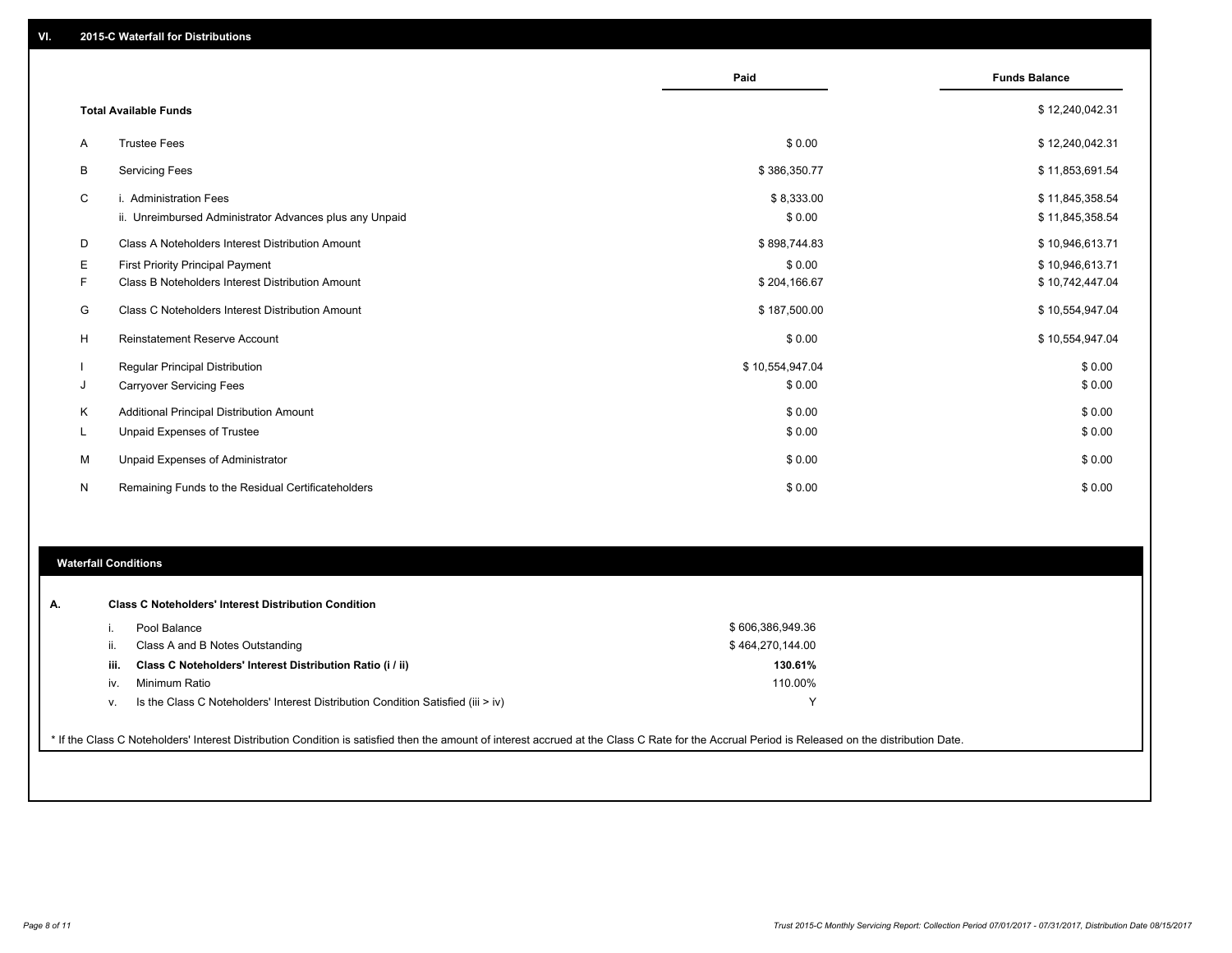| <b>Distribution Amounts</b>                                |                         |                         |                         |
|------------------------------------------------------------|-------------------------|-------------------------|-------------------------|
|                                                            | A1                      | A2A                     | A2B                     |
| Cusip/Isin                                                 | 78448RAA4               | 78448RAB2               | 78448RAC0               |
| <b>Beginning Balance</b>                                   | \$12,270,144.00         | \$207,000,000.00        | \$100,000,000.00        |
| Index                                                      | <b>LIBOR</b>            | <b>FIXED</b>            | <b>LIBOR</b>            |
| Spread/Fixed Rate                                          | 0.90%                   | 2.75%                   | 1.40%                   |
| Record Date (Days Prior to Distribution)                   | 1 NEW YORK BUSINESS DAY | 1 NEW YORK BUSINESS DAY | 1 NEW YORK BUSINESS DAY |
| <b>Accrual Period Begin</b>                                | 7/17/2017               | 7/15/2017               | 7/17/2017               |
| <b>Accrual Period End</b>                                  | 8/15/2017               | 8/15/2017               | 8/15/2017               |
| Daycount Fraction                                          | 0.08055556              | 0.08333333              | 0.08055556              |
| Interest Rate*                                             | 2.12556%                | 2.75000%                | 2.62556%                |
| <b>Accrued Interest Factor</b>                             | 0.001712257             | 0.002291667             | 0.002115034             |
| <b>Current Interest Due</b>                                | \$21,009.64             | \$474,375.00            | \$211,503.44            |
| Interest Shortfall from Prior Period Plus Accrued Interest | $S -$                   | $\mathsf{\$}$ -         | $\mathsf{\$}$ -         |
| <b>Total Interest Due</b>                                  | \$21,009.64             | \$474,375.00            | \$211,503.44            |
| <b>Interest Paid</b>                                       | \$21,009.64             | \$474,375.00            | \$211,503.44            |
| <b>Interest Shortfall</b>                                  | $$ -$                   | $\mathsf{\$}$ -         | $\mathsf{\$}$ .         |
| <b>Principal Paid</b>                                      | \$10,554,947.04         | $\mathsf{\$}$ -         | $S -$                   |
| <b>Ending Principal Balance</b>                            | \$1,715,196.96          | \$207,000,000.00        | \$100,000,000.00        |
| Paydown Factor                                             | 0.053039935             | 0.000000000             | 0.000000000             |
| <b>Ending Balance Factor</b>                               | 0.008619080             | 1.000000000             | 1.000000000             |

\* Pay rates for Current Distribution. For the interest rates applicable to the next distribution date, please see https://www.salliemae.com/about/investors/data/SMBabrate.txt.

**VII. 2015-C Distributions**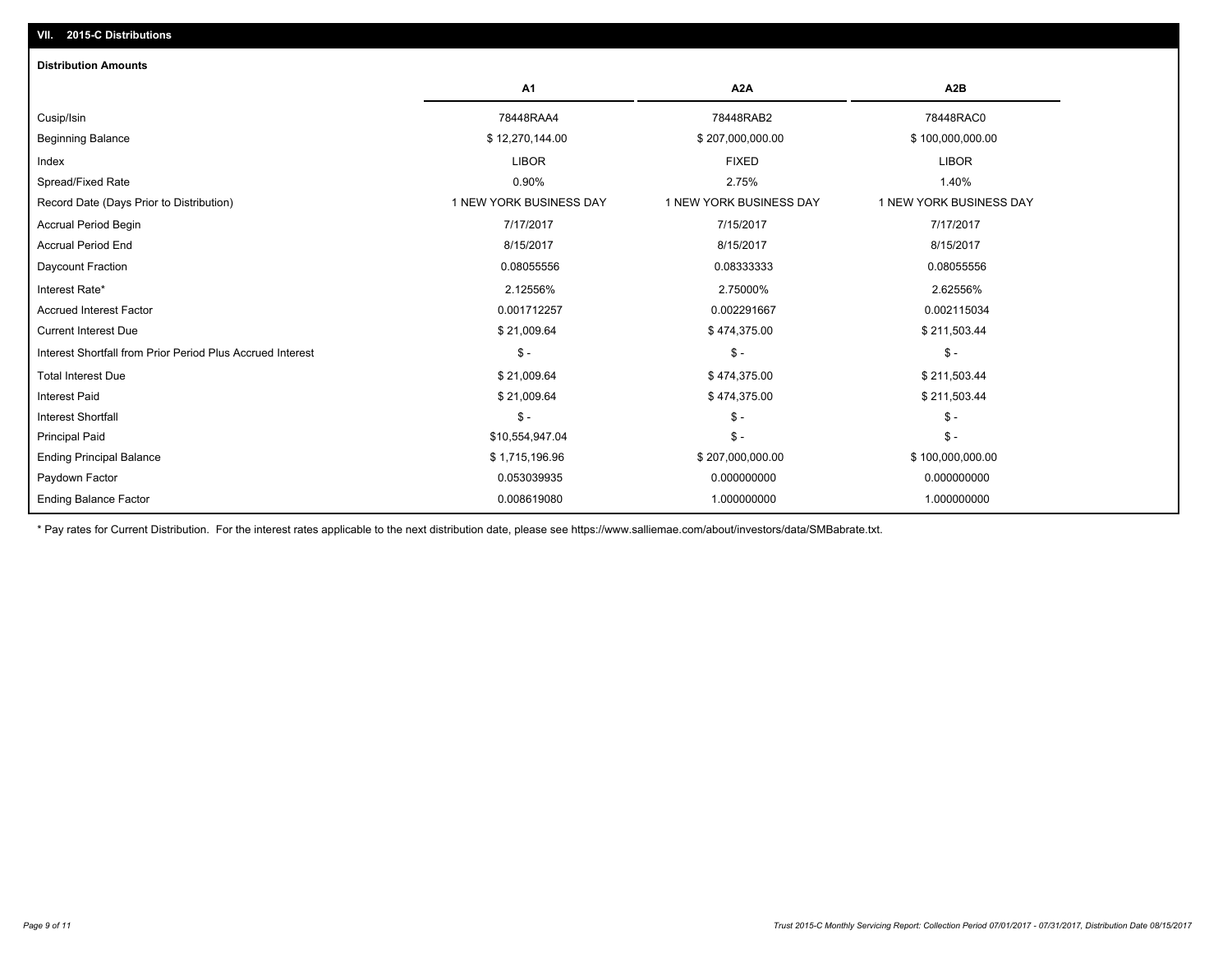| A3<br>в<br>С<br>78448RAD8<br>78448RAE6<br>78448RAF3<br>Cusip/Isin<br><b>Beginning Balance</b><br>\$50,000,000.00<br>\$75,000,000.00<br>\$70,000,000.00<br><b>LIBOR</b><br><b>FIXED</b><br><b>FIXED</b><br>Index<br>Spread/Fixed Rate<br>3.50%<br>4.50%<br>1.95%<br>1 NEW YORK BUSINESS DAY<br>1 NEW YORK BUSINESS DAY<br>1 NEW YORK BUSINESS DAY<br>Record Date (Days Prior to Distribution)<br><b>Accrual Period Begin</b><br>7/17/2017<br>7/15/2017<br>7/15/2017<br><b>Accrual Period End</b><br>8/15/2017<br>8/15/2017<br>8/15/2017 |  |
|----------------------------------------------------------------------------------------------------------------------------------------------------------------------------------------------------------------------------------------------------------------------------------------------------------------------------------------------------------------------------------------------------------------------------------------------------------------------------------------------------------------------------------------|--|
|                                                                                                                                                                                                                                                                                                                                                                                                                                                                                                                                        |  |
|                                                                                                                                                                                                                                                                                                                                                                                                                                                                                                                                        |  |
|                                                                                                                                                                                                                                                                                                                                                                                                                                                                                                                                        |  |
|                                                                                                                                                                                                                                                                                                                                                                                                                                                                                                                                        |  |
|                                                                                                                                                                                                                                                                                                                                                                                                                                                                                                                                        |  |
|                                                                                                                                                                                                                                                                                                                                                                                                                                                                                                                                        |  |
|                                                                                                                                                                                                                                                                                                                                                                                                                                                                                                                                        |  |
|                                                                                                                                                                                                                                                                                                                                                                                                                                                                                                                                        |  |
| Daycount Fraction<br>0.08055556<br>0.08333333<br>0.08333333                                                                                                                                                                                                                                                                                                                                                                                                                                                                            |  |
| Interest Rate*<br>3.17556%<br>3.50000%<br>4.50000%                                                                                                                                                                                                                                                                                                                                                                                                                                                                                     |  |
| <b>Accrued Interest Factor</b><br>0.002558090<br>0.002916667<br>0.003750000                                                                                                                                                                                                                                                                                                                                                                                                                                                            |  |
| <b>Current Interest Due</b><br>\$191,856.75<br>\$204,166.67<br>\$187,500.00                                                                                                                                                                                                                                                                                                                                                                                                                                                            |  |
| Interest Shortfall from Prior Period Plus Accrued Interest<br>$\mathsf{\$}$ -<br>$\mathsf{\$}$ -<br>$\mathbb{S}$ -                                                                                                                                                                                                                                                                                                                                                                                                                     |  |
| <b>Total Interest Due</b><br>\$191,856.75<br>\$187,500.00<br>\$204,166.67                                                                                                                                                                                                                                                                                                                                                                                                                                                              |  |
| <b>Interest Paid</b><br>\$191,856.75<br>\$204,166.67<br>\$187,500.00                                                                                                                                                                                                                                                                                                                                                                                                                                                                   |  |
| $\mathsf{\$}$ -<br>$\mathcal{S}$ -<br>$\mathsf{\$}$ -<br><b>Interest Shortfall</b>                                                                                                                                                                                                                                                                                                                                                                                                                                                     |  |
| $\mathsf{\$}$ -<br>$S -$<br>$\mathsf{\$}$ -<br><b>Principal Paid</b>                                                                                                                                                                                                                                                                                                                                                                                                                                                                   |  |
| \$75,000,000.00<br>\$50,000,000.00<br><b>Ending Principal Balance</b><br>\$70,000,000.00                                                                                                                                                                                                                                                                                                                                                                                                                                               |  |
| 0.000000000<br>0.000000000<br>0.000000000<br>Paydown Factor                                                                                                                                                                                                                                                                                                                                                                                                                                                                            |  |
| <b>Ending Balance Factor</b><br>1.000000000<br>1.000000000<br>1.000000000                                                                                                                                                                                                                                                                                                                                                                                                                                                              |  |

\* Pay rates for Current Distribution. For the interest rates applicable to the next distribution date, please see https://www.salliemae.com/about/investors/data/SMBabrate.txt.

**VII. 2015-C Distributions**